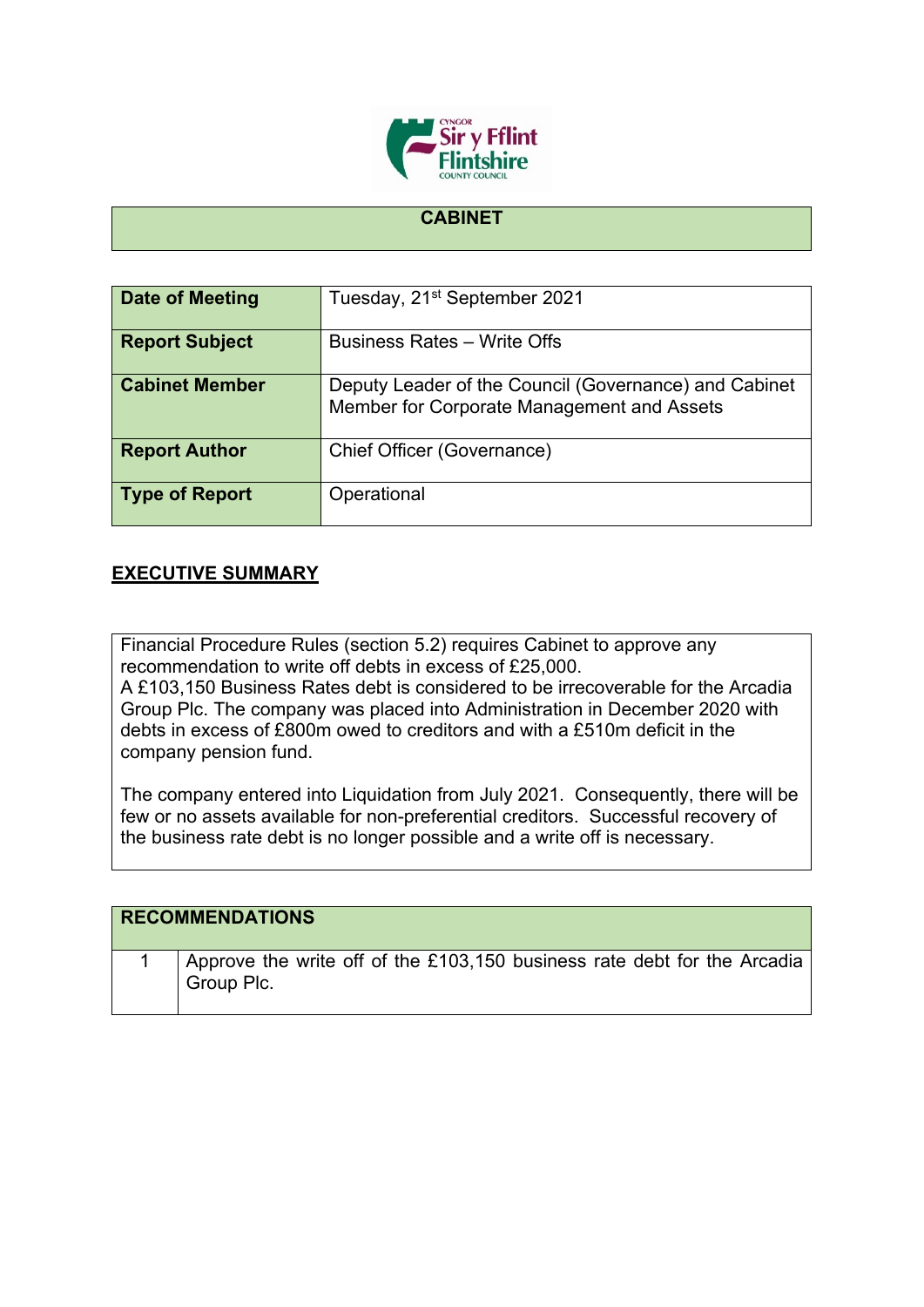## **REPORT DETAILS**

| 1.00 | <b>EXPLAIING THE BACKGROUND TO THE REQUEST FOR WRITE OFF</b>                                                                                                                                                                                                                                                                                                                                                                              |
|------|-------------------------------------------------------------------------------------------------------------------------------------------------------------------------------------------------------------------------------------------------------------------------------------------------------------------------------------------------------------------------------------------------------------------------------------------|
| 1.01 | Arcadia Group PLC were a High Street fashion retailer who traded across<br>the UK and overseas and at its peak had more than 2,500 outlets from<br>over 466 stores, Including a retail store located at Broughton Retail Park.                                                                                                                                                                                                            |
| 1.02 | The company had always paid their Business Rates liability in full and<br>since trading at Broughton Retail Park in 2003, the Arcadia Group had<br>paid in excess of £3.92m in Business Rates up to 2019/20.                                                                                                                                                                                                                              |
| 1.03 | In early 2020, the company announced plans to close multiple stores<br>across the UK and worldwide as a result rising debts and difficult trading<br>conditions. The impact of the global Coronavirus Pandemic also had a<br>significant impact on the company.                                                                                                                                                                           |
| 1.04 | During 2020/21, the company stopped making Business Rate payments. A<br>summons for non-payment of Business Rates was issued by Mold<br>Magistrates Court on 25 <sup>th</sup> September 2020 and a realistic payment<br>agreement to pay £51.3k each month was then reached with the company.<br>Two payments of £51.3k were successfully recovered with the last<br>payment being received on 17th November 2020.                        |
| 1.05 | On the 1 <sup>st</sup> December 2020 Arcadia went into Administration with debts in<br>excess of £800m owed to creditors and with a £510m deficit in the<br>company pension fund.                                                                                                                                                                                                                                                         |
| 1.06 | The company continued to trade from December 2020, albeit, under the<br>direction of Deloitte's as administrators although the Broughton Retail<br>store ceased trading and permanently closed on 14 <sup>th</sup> January 2021.                                                                                                                                                                                                          |
| 1.07 | A further £37.1k was received from the administrators to cover the<br>Business Rate liability from the 1 <sup>st</sup> December 2021 to the 14 <sup>th</sup> January<br>2021.                                                                                                                                                                                                                                                             |
| 1.08 | Mazars have now been appointed to oversee the final winding-up process<br>of what remains of the company. The liquidation process could take over a<br>year; and with HMRC being designated a preferential creditor and owed in<br>excess of £44m in unpaid VAT, as a non-preferential creditor there is very<br>little prospect of the Council receiving any further payment in respect of the<br>outstanding Business Rates of £103.1k. |

| $\vert$ 2.00 | <b>RESOURCE IMPLICATIONS</b>                                                                                                                                                                                                                                                                                                          |
|--------------|---------------------------------------------------------------------------------------------------------------------------------------------------------------------------------------------------------------------------------------------------------------------------------------------------------------------------------------|
| 2.01         | There are no direct financial implications for the Council or local taxpayers<br>by writing off this debt as business rates losses are borne by the National<br>Collection Pool for Wales. As the Collection Pool is supported by Welsh<br>Government, non-payment of rates does though have a wider impact on<br>the Welsh taxpayer. |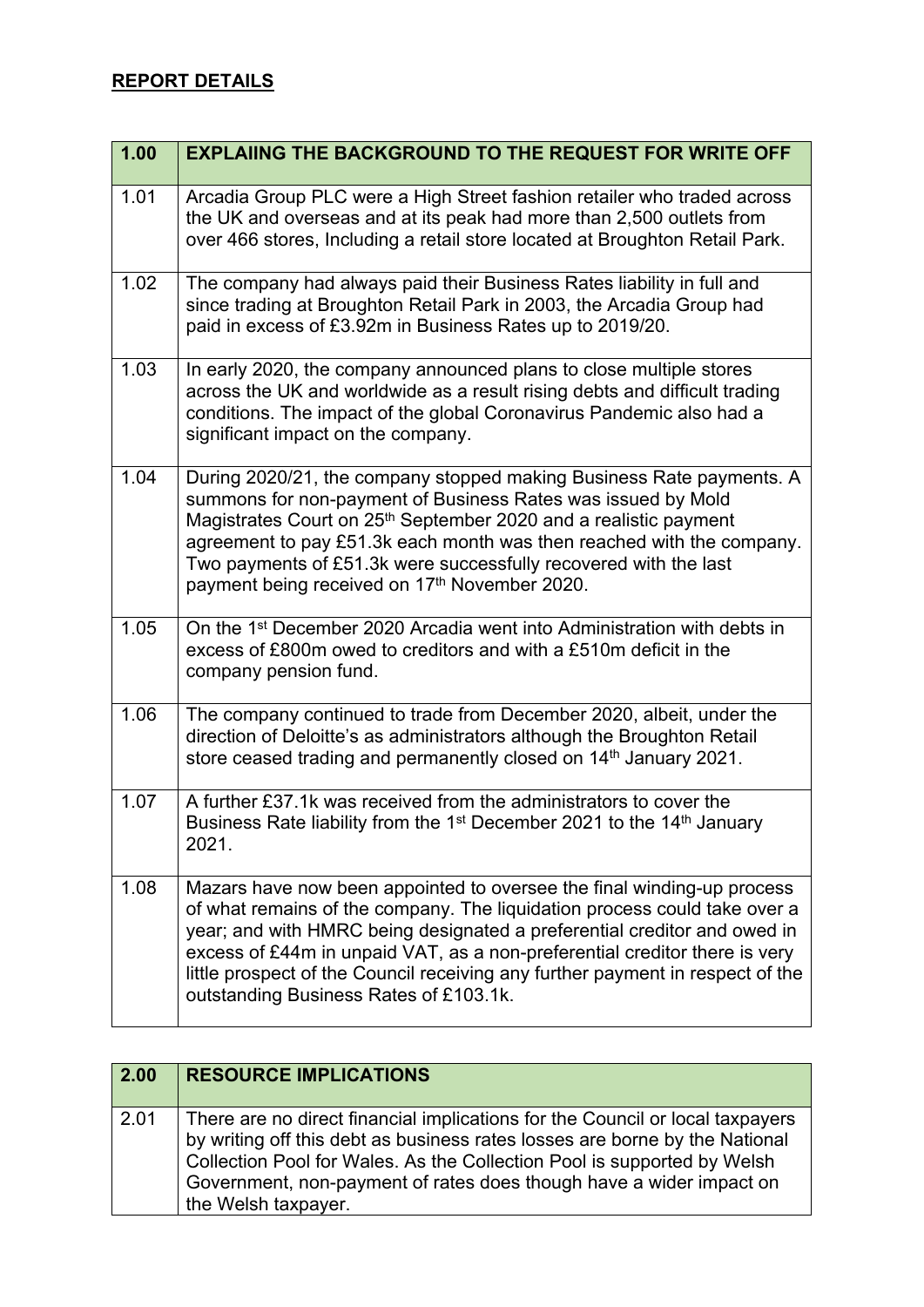| 2.02 | Writing off this debt, amounting to a £103.1k loss of income to the National |
|------|------------------------------------------------------------------------------|
|      |                                                                              |
|      | Collection Pool, is being recommended as a last resort and only on the       |
|      | basis that there is no prospect of successfully recovering the debt.         |
|      |                                                                              |

| 3.00 | <b>IMPACT ASSESSMENT AND RISK MANAGEMENT</b>                                                                                                                                                                                                                                                |
|------|---------------------------------------------------------------------------------------------------------------------------------------------------------------------------------------------------------------------------------------------------------------------------------------------|
| 3.01 | For those businesses who fail to pay, recovery action is always taken to<br>secure payment. Measures include taking legal action to secure a Liability<br>Order at the Magistrates Court, and in certain circumstances, the use of<br>enforcement agents/bailiffs to take control of goods. |

| 4.00 | <b>CONSULTATIONS REQUIRED/CARRIED OUT</b>                                                                                                        |
|------|--------------------------------------------------------------------------------------------------------------------------------------------------|
| 4.01 | All write offs must be approved by the Corporate Finance Manager, but in<br>the case of write offs over £25,000, Cabinet must make the decision. |

| 5.00 | <b>APPENDICES</b> |
|------|-------------------|
| 5.01 | None.             |

| 6.00 | <b>LIST OF ACCESSIBLE BACKGROUND DOCUMENTS</b>                                                                                                         |
|------|--------------------------------------------------------------------------------------------------------------------------------------------------------|
| 6.01 | • Local Government Finance Act 1988<br>• Financial Procedure Rules (section 5.2)<br>• Companies House - Arcadia Group PLC - Company Number<br>00237511 |

| 7.00 | <b>CONTACT OFFICER DETAILS</b>                   |                                                                                  |
|------|--------------------------------------------------|----------------------------------------------------------------------------------|
| 7.01 | <b>Contact Officer:</b><br>Telephone:<br>E-mail: | David Barnes, Revenues Manager<br>01352 703652<br>david.barnes@flintshire.gov.uk |

| 8.00 | <b>GLOSSARY OF TERMS</b>                                                                                                                                                                                                                                                                              |
|------|-------------------------------------------------------------------------------------------------------------------------------------------------------------------------------------------------------------------------------------------------------------------------------------------------------|
|      | Business Rates: are a property based local tax on businesses calculated<br>on the rateable value of the property. Although the rate of tax is set by<br>Welsh Government, rates are administered and collected locally by each<br>local authority and paid into a national collection pool for Wales. |
|      | <b>National Collection Pool for Wales: all business rates are collected and</b><br>paid into the Welsh Government's Non-Domestic Rates Collection Pool.<br>Council's in Wales receive a redistributed share based on a formula set by                                                                 |